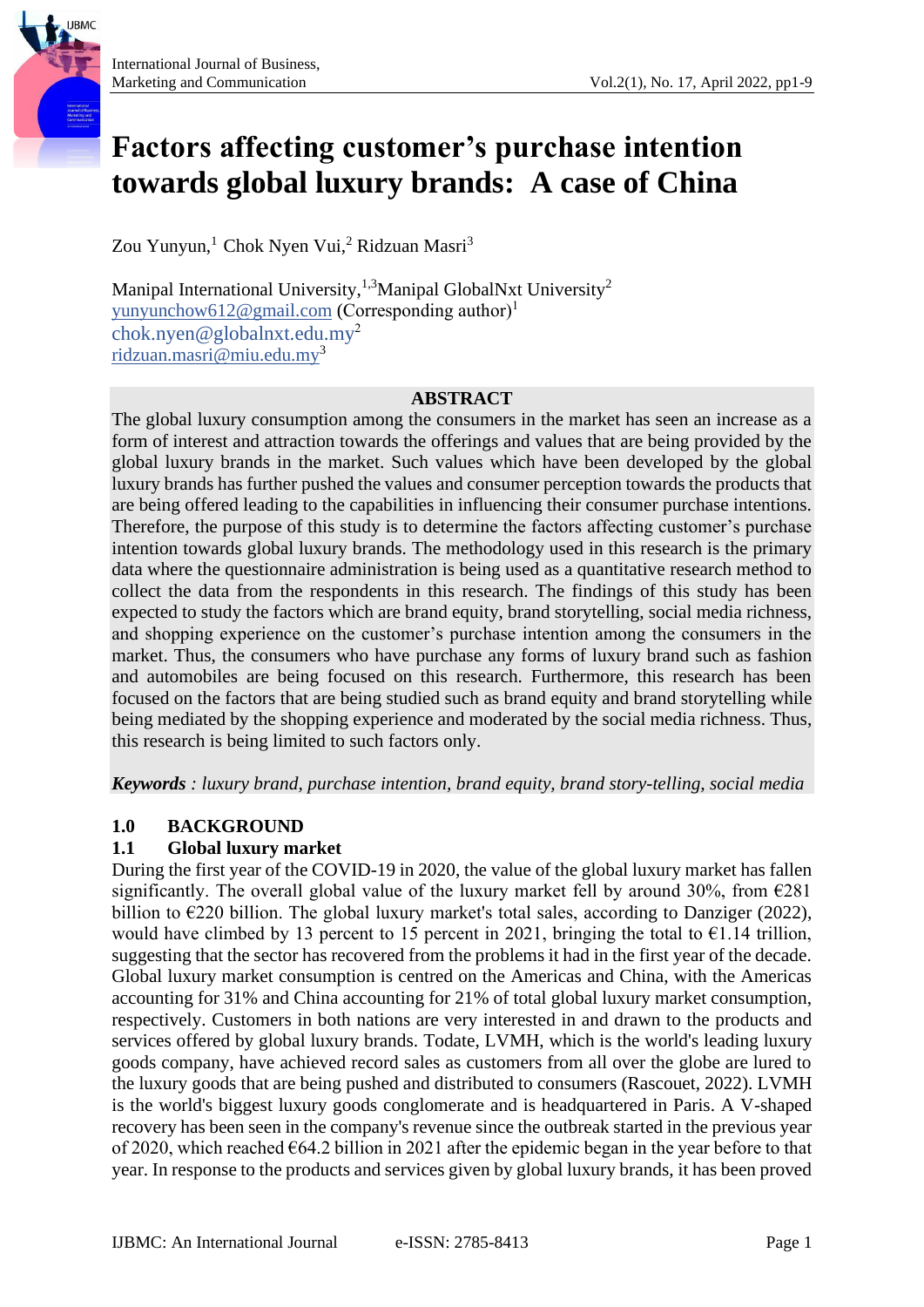

that customer purchase intentions have changed, resulting in the recovery and expansion of the luxury brand's market share.

## **1.2 Luxury Market in China**

According to Cheng (2022), by 2025, China would have eclipsed the United States as the world's biggest market for luxury goods. The luxury goods market in China is expected to reach US\$73.6 billion in 2021, representing a 36 percent growth over the previous year's total. The expansion in the number of duty-free merchants in Hainan, a province located on the island of Hainan in southern China, according to industry analysts, is one of the most important drivers of the country's domestic luxury market. Additional to this, the central Chinese government has passed new government policies in the past two years to lower taxes and implement other business-friendly measures with the goal of transforming the region into a free-trade area and international consumption zone in the next years. As a result of the violent riots in the Chinese semi-autonomous province of Hainan, a number of international luxury brands have begun to relocate their operations from Hong Kong to Hainan and other regions of China. The relocation is planned to take place by the end of 2020. The sales of luxury items at Hainan duty-free stores, according to official statistics, are expected to expand by 85 percent per year, or 60 billion RMB, by 2021, resulting in an annual increase of 85 percent. In the period 2016-2021, it is predicted that this sum would account for 13 percent of the overall Chinese personal luxury goods market. The current zero-COVID policy of the Chinese government, which has imposed strict restrictions on travel abroad and sometimes even within the country in order to contain the spread of the COVID-19 pandemic in the current rising Omicron wave around the world, which is currently affecting the entire world, is expected to continue for several years as a result of this trend, which began in 2021 and is expected to continue for several years to come as a result.

### **1.3 Consumers of global luxury market in China**

A rapidly changing global luxury market experiencing significant growth in the current COVID-19 pandemic as a result of technological development and the digital revolution that has supported its rise (Xu et al., 2021, Jiang et al., 2021). For global luxury brands in the past, integrating technological advancements into their operations was a difficult task; however, the increasing number of consumers entering the luxury market, particularly among Millennials and Generation Z, has prompted a shift in strategy among the industry's leading brands. Furthermore, as previously said, the increase in disposable income among the nation's population has also led to the increase in consumption of luxury goods in the country, which has been ascribed to the increase in disposable income among the country's population, as previously stated.

China's middle-class families, earning between US\$ 2,600 and US\$ 3,900 per month, have had the strongest income growth, making them the fastest-growing luxury consumer groups in the nation (Xu et al., 2021). This market sector, known as the middle class, is made up of individuals who are enthusiastic about the acquisition of luxury goods and who are prepared to spend a significant amount of their discretionary income on the products of high-end producers. "Fresh entrants" are those who are new to the market and have not yet established themselves. Customer purchasing behaviour has been shown to be influenced by their desire to use purchases of luxury items as status symbols to communicate with members of society and others about their increase in social and financial position, as well as to distinguish themselves from others, according to research. Although middle-class consumers spend on average less than their richer counterparts, their numbers are substantial enough to have a major influence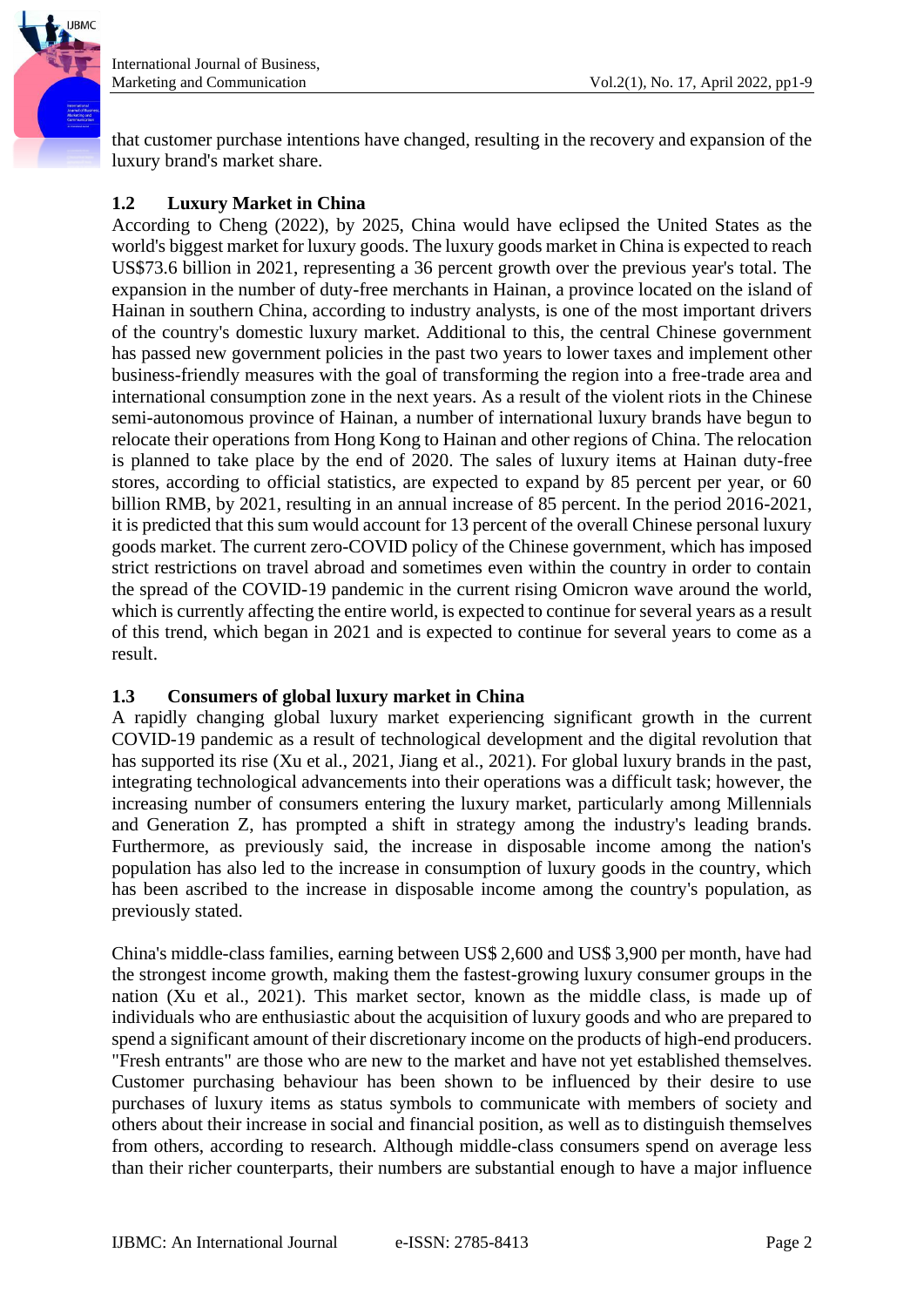

on the overall consumption of luxury goods in China. This is due in part to the fact that the middle class in China already accounts for 45 percent of the country's total population, with the figure predicted to rise to 76 percent by 2022 (Ponzini, 2020).

There are 79 percent of Chinese luxury clientele are under the age of 40, with 56 percent belonging to the post-'80s or Generation Y (years 31-40) and 23 percent belonging to the post- '90s or Generation Z (ages 21-35) generations (ages 31-40) (Jiang et al., 2021). As a result, when compared to their European and American counterparts, they are 10-15 years younger on average between the ages of 21 and 30 when compared to them. Recent research indicates that consumers in Generation Y have seen China's ascension to superpower status and that they often spend to demonstrate their own financial well-being. According to recent study, as a result of China's one-child policy, Generation Z is growing interested in more personalized or customised merchandise, as well as technologically improved shopping experiences. The most popular segment of Chinese consumers in terms of luxury consumption is predicted to be those aged 25 to 30 in the next three to five years, according to the International Luxurious Consumer Forecast (Jiang et al., 2019). In China, when we speak about "Generation 2," we are referring to the shifting demographics of the country's burgeoning middle class, which is mostly made up of young people.

The Chinese luxury goods sector has also seen the emergence of a substantial demographic, with women between the ages of 35 and 45 accounting for a large share of the industry's oncedominant male populace. As a consequence of their perseverance and dedication, Chinese women are beginning to catch up with males in terms of employment statistics, attaining more financial independence and social status (Mo, 2020). Individuals now have more buying power than they have ever had in the past, and they are spending more money on luxury goods to reward themselves for their hard work and personal accomplishments than ever before. Currently, women control three-quarters of the luxury goods market in China, earning on average 25 percent more than their male colleagues in the same industry on average. A growing number of high-end firms are hosting special VIP events that are exclusively for female customers and staff, which is increasing the popularity of gender-oriented communication in the luxury market.

Prior to the COVID-19 pandemic, Chinese visitors are increasingly visiting high-end luxury boutiques in other countries, while the number of Chinese tourists buying luxury products in China is declining. As stated by the Chinese government in official statistics, over 70% of Chinese luxury purchases are made outside the country's borders and abroad, accounting for 33% of total global luxury spending by Chinese consumers, according to the data. Travel has been more accessible, less expensive, and more tempting in recent years, resulting in a boom in China's tourism sector, with more than 145 million Chinese tourists projected to visit the nation this year alone (Zhang et al., 2021). Tourism from China is becoming more significant as a source of money in local economies across the world, and this is especially true in the United States. Since 2016, Chinese purchasers have been increasing their luxury purchases to include products such as luxury autos, fine dining, luxury hotels, and designer furnishings. Their spending on fine art and luxury experiences (such as private aircraft, yachts, and luxury holidays) has remained stable throughout the years, despite the economic downturn (Lu et al., 2022).

Purchasing luxury things from other countries rather than their own country is becoming more popular in China for a number of reasons, including the assurance of authenticity and the price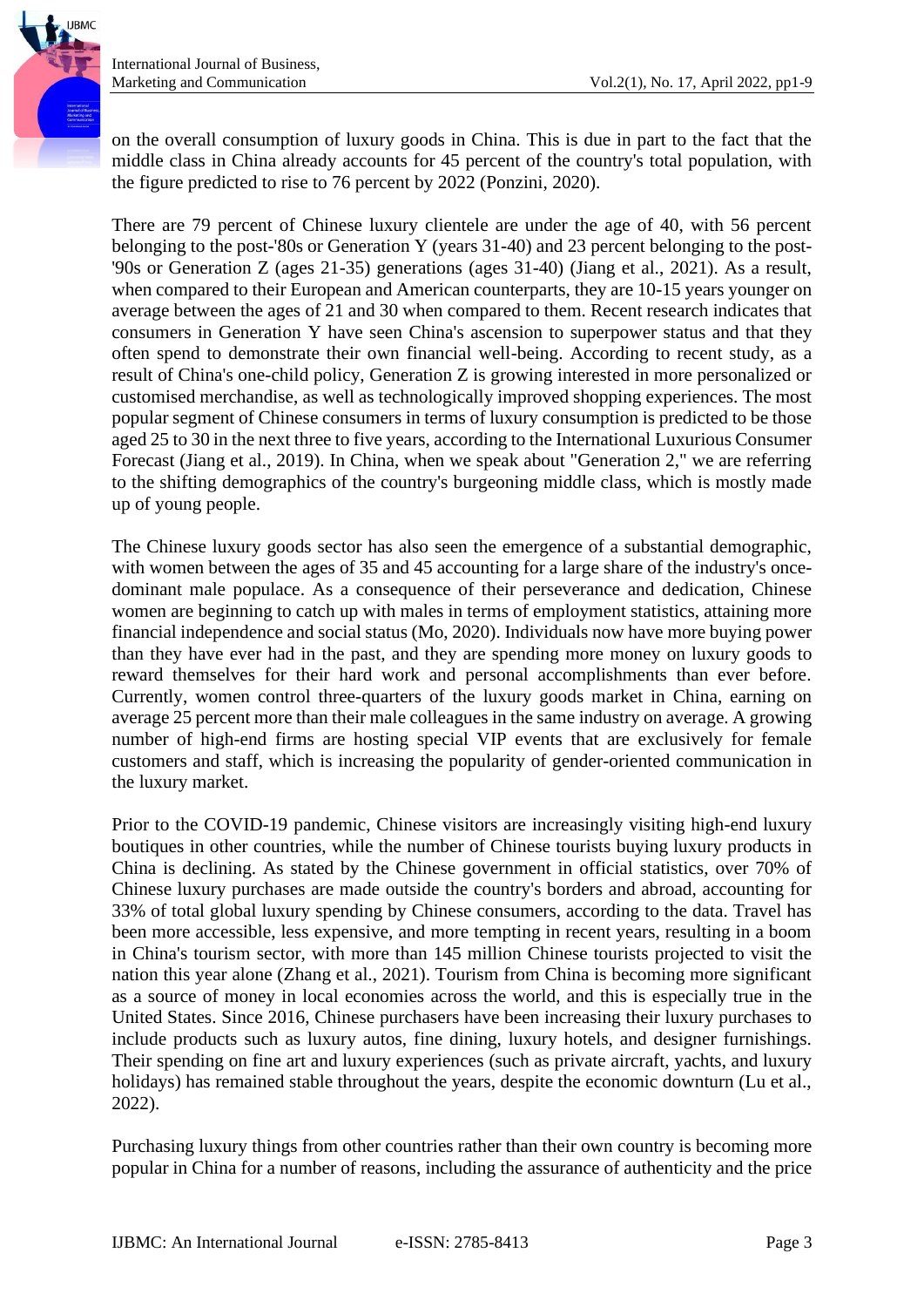gap between the local market and the international market, among others. Chinese counterfeit items, in contrast to international norms, are widely available due to the country's weak enforcement of intellectual property restrictions. Purchase of luxury goods from other countries, according to clients in China who are looking for high-quality, legitimate things, decreases the probability of acquiring counterfeit goods. According to Wang et al., the large price disparity between China and the rest of the globe acts as the biggest justification in favour of acquiring luxury products from nations other than China (2020). Luxury goods are particularly expensive in mainland China as a result of high import tariffs and consumption taxes, growing lease and labour costs for luxury goods stores, as well as limited logistics and distribution infrastructure (Karadag & Erdogmus, 2020). As a result, prices might vary by as much as 11 to 40 percent depending on the product category, so be prepared to haggle aggressively. Chinese shoppers may save a large amount of money if they go to another nation and shop for luxury products there rather than at home.

In order to respond to the growing number of Chinese consumers throughout the world, luxury companies must be more aware of the contrasts between their native market and the international Chinese population as they design their business strategies for the worldwide Chinese population (Bharti et al., 2021). Thus, luxurious brands must now guarantee that their product quality and uniqueness are maintained across their whole product range, as well as at their many retail locations throughout the world, as a consequence of shifting fashion trends. It is possible that your consumers and clients may lose trust in you if you do not take the necessary actions to protect their interests. Chinese consumers may now have unique shopping experiences that are not available to them at home, and companies should take advantage of this chance to provide them to their customers (Atwal et al., 2020).

### **1.4 Global luxury brand social media strategies in China**

According to Sun et al. (2021), the global luxury brands in China has engaged social media influencers to boost the sales and prominence that it has on the consumers who are new to the market especially the Generation Z consumers who are easily influenced. Based on the findings that has been established in the research, it has been identified that by engaging the social media influencers who are having a strong following on live channels through their social media platform in China, it is effective in allowing the global luxury brands to enhance their sales in the market that has been established. The use of the term "new media" by Furui (2021) in the research of the success of Gucci in the market in China has establishes the importance of integrating the marketing strategies with the narrative of the luxury products by the brand on the various social media platform. The positioning on the social media platform has also been developed in terms of the perceived value that the brand is having among the consumers allowing for it to match the social status that have been sought after by the consumers in China. According to Wang et al. (2021) the development of the global luxury brand social media strategy in China has been branded as multiple value-added initiative such as the integration of sustainability to attract and influence the consumers in the Chinese market who sought intrinsic values from the consumption of the luxury products that are being distributed. Such valueadded initiatives are widely being communicated through the social media platform which the global luxury brands are highly aware of in terms of its significance in the daily lives of the consumers in China.

### **2.0 CURRENT ISSUES**

Dobre et al. (2021) has conducted the research on the common values of social media marketing and luxury brands based on the perspectives of Millennials and Generation Z. The researcher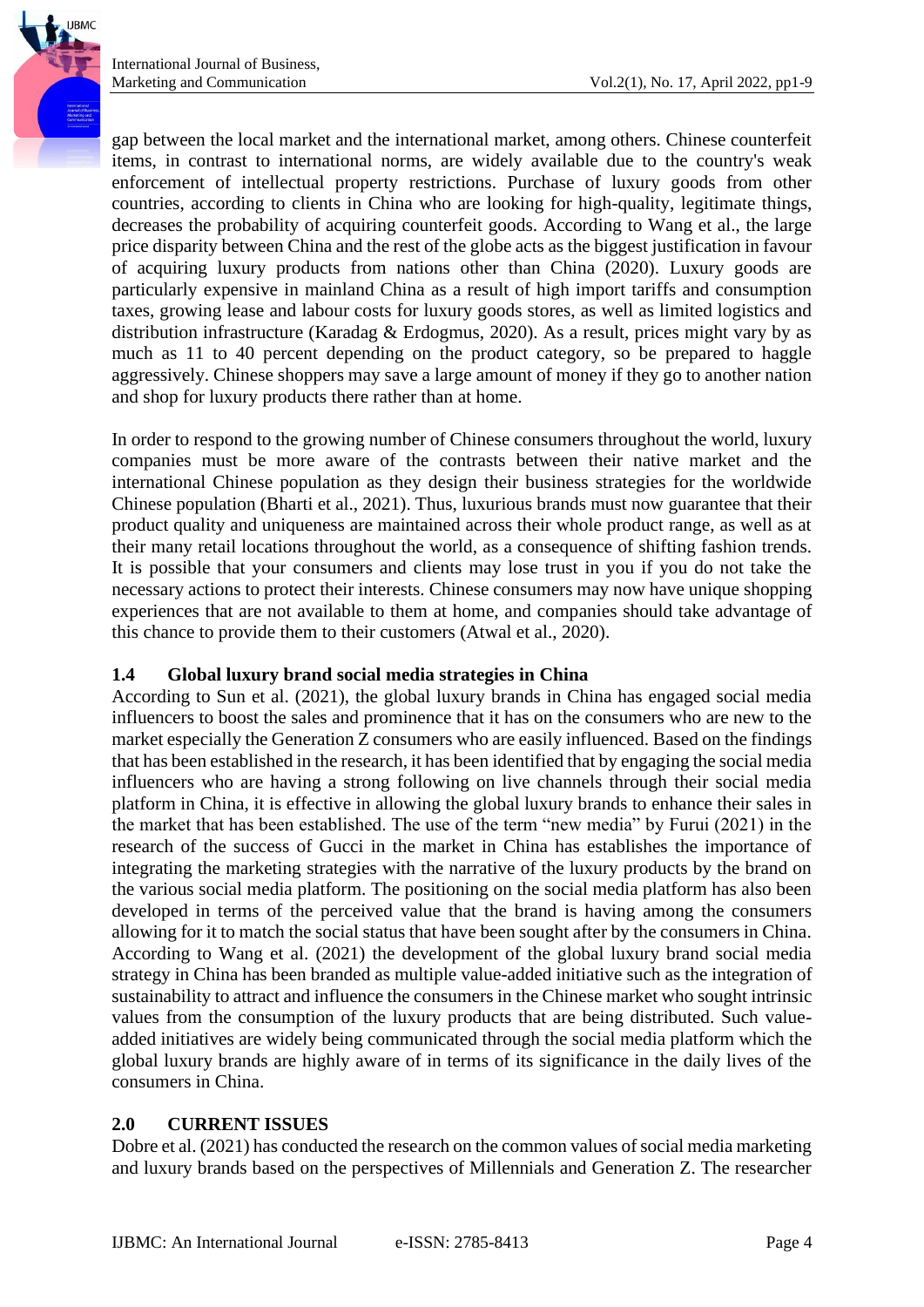has emphasized on the perception on the luxury brands that are being influenced by the social media marketing were based on the context, it has determined that the motivation from the brands have been supported by the exposure that the consumer in such category has towards purchase intention towards the luxury brands that are being distributed in the market for the consumers. The issue that has been identified in this research is that the current Millennials and Generation Z consumers are highly dependent on channels such as social media networks consisting of various advertisements and information that plays a strong role in influencing the perceptions and understanding that are being developed by the consumers (Hing, W. Y., & Vui, C. N, 2021). As it has been identified that this group of consumers would develop into the consumers of the future, it is regarded to be an important target market that needs to be emphasized by the global luxury brands in shaping and influencing their consumers purchase intention to sustain the growth that the global luxury brands are experiencing in the current market. This is the gap that needs to be filled based on this research where the issues relating to the customer purchase intention needs to be fulfilled to clearly identify the factors for the future benefits of the global luxury brands.

The research by Kowalczyk & Mitchell (2021) has emphasized on the understanding of the luxury brand consumer behavior where it establishes the importance of perceived values that have been developed by the consumers based on their knowledge, influence of the reference group, and accessibility. The research has conducted the research involving 475 respondents in the United States where it has been identified that the factors that are being studied which are focusing on the internal and external factors that have been developed in impacting the behavioral measures and purchasing intention towards the luxury brands. However, the research has not focused on the efforts and investments that are being carried out in terms of the marketing and brand development that has led to it being able to influence the consumers purchasing intention. This is as it has been identified in the research that the customer's purchase intention of the luxury brands in the market is a process that the consumers is required to undergo when purchasing the luxury products as it is being set at premium prices. Therefore, this research has been conducted to contribute towards understanding the contributing factors such as brand equity and brand storytelling while being enhanced with the social media richness to impact the customer's purchase decision towards luxury brands in the market.

Another research by Karadag & Erdogmus (2020) on the digitalization of luxury fashion through the development of the omnichannel dream reveals another finding. The research emphasized on the development of the luxury fashion omnichannel strategy based on the integration of online and offline consumer experiences that are related to the rising needs and lifestyles of the consumer segments. The research has been conducted in the context of Istanbul, Turkey involving 16 respondents in the research. The customer experience has been focused on three major phases (Vui, C. N, 2021) which are pre-purchase, purchase, and post purchase where the illustration of the usage of the digital and non-digital channels are being presented to the consumers. The research has emphasized only on the customer experience based on the digital and non-digital channels where the customers are being exposed towards leading to the research gap being identified to be relating to the amount of information that are being communicated based on both channels to target the consumers that have been identified by the luxury brands. The research gap of this research is the limitations in terms of the scope of focus that are being identified by the researcher in studying the impact that social media richness which is the main channel that are being used by many consumers in the current time to search and be exposed towards the contents that are being created by the luxury brands in the market.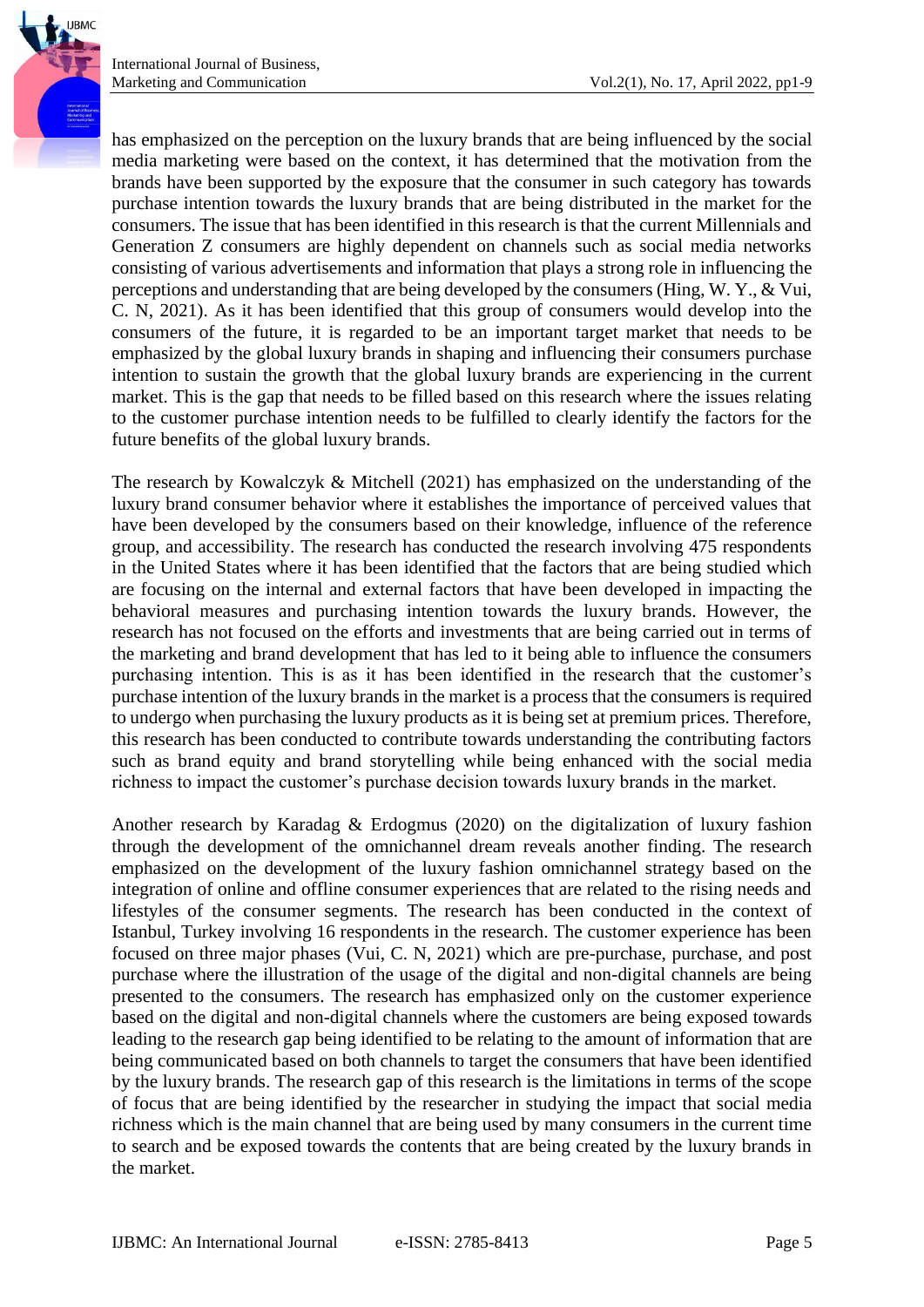Shin et al. (2021) studied the relationship that Generation Z has on the luxury brands in the market as there has been limited research that has been conducted on this consumer segment in the market but has been identified in the research as a growing and upcoming market segment. The factors that are being studied in this research are the relationship that has been established between the Generation Z consumers with the choice of luxury brands, nature of the brand relationships, and the internal and external factors that are shaping such relationships. The research has been conducted according to 56 Generation Z respondents over 38 different luxury brands in the market. The findings that has been identified in this research are such as the Generation Z consumers based on their behaviour and attitudes but might not be having a strong loyalty towards the luxury brands in the market. The research gap has been identified is the location of the research that has been conducted where it is limited in the United States where the cultures, attitudes, and behaviour of the consumers are different compared to the consumers that are located in other locations across the world. Therefore, this research has been conducted in China to fill this research gap that has been identified from the research by Shin et al. (2021).

Colella et al. (2021) studied the social media interactions and brand luxuriousness with the role of materialism as the moderating factor. The purpose of the research is to determine the ways that the brand and consumer interaction based on the luxury brands on the social platform. The researcher has stated that the interactions that exists on the social media platform could be having a strong influence on the consumers relating to the perception of the luxuriousness of the brand where the emphasis had been placed on the consumers' materialism. The findings of the research have indicated that the branded luxury products when it is being communicated through the use of the social media platform especially among the consumers who are having high materialism levels. The research gap that has been identified in this research is the emphasis on the consumers' perspectives and their use of the social media platform where the interactions between the luxury brands and consumer takes place. Therefore, the gap this research has been emphasized in filling is based on the perspectives of the luxury brand and the ways that it is affecting the customers' purchase intention of the luxury products with social media richness as the moderating factor and shopping experience as the mediating factor.

The impulsive purchasing and luxury brand loyalty in WeChat mini program has been studied by Rao & Ko (2021). The researcher has explored the impact that the use of the WeChat mini program by the luxury brands in China to influence the impulse buying behaviour of the consumers while developing brand loyalty. The research has involved 200 Chinese respondents who have an experience of purchasing luxury brands on the WeChat mini program. The researcher has found that the luxury goods impulse buying behaviour among the consumers on the WeChat mini program has been based on task-related factors and emotions-related factors. The research has been limited as it only focuses on the consumers who are purchasing the luxury brands through the WeChat mini program while this research that has been conducted will be emphasizing on the customer's purchase intention on the various platforms that are available for the customers in China. Thus, this research will be fulfilling the gap that has been identified from the research by Rao & Ko (2021).

### **3.0 CONCLUSION**

Based on the issues that have been identified, it is being suggested that the global luxury fashion brands could emphasize their efforts and resources towards the online platform capabilities in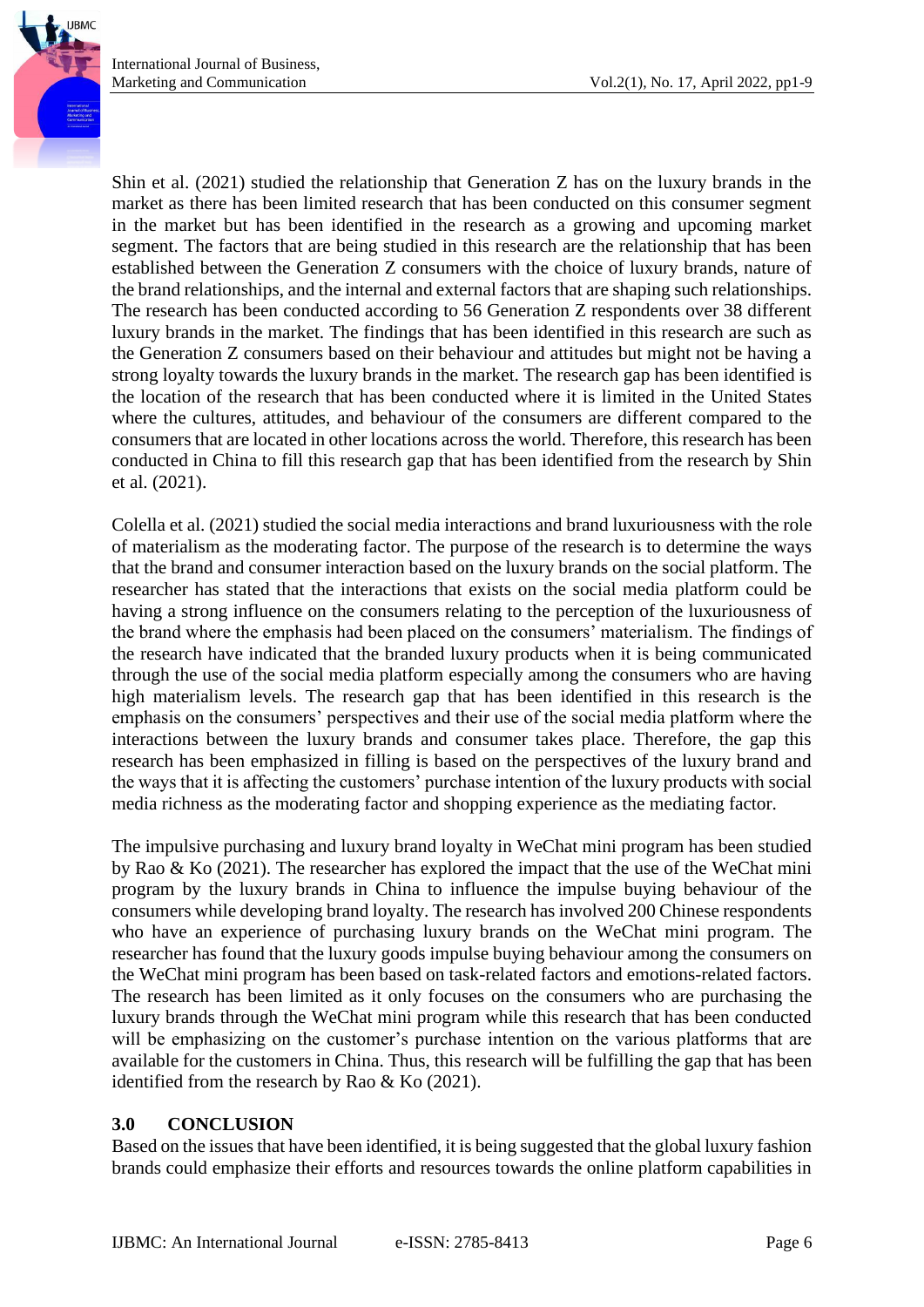

communicating the brand values and offerings towards the consumers in the market which has been identified to be mostly the younger generation and middle income groups. The focus on such communication and digital marketing strategy would be regarded as a positive return on investment allowing for the global luxury brands to have a strong influence on the customer's purchase intention. Some of the key digital strategies that could be emphasized are such the presence in the social media platforms, digital advertising, and search engine optimization capabilities.

#### **References**

Atwal, G., Bryson, D., & Kaiser, M. (2020). The chopsticks debacle: how brand hate flattened Dolce & Gabbana in China. *Journal Of Business Strategy*, *43*(1), 37-43. <https://doi.org/10.1108/jbs-07-2020-0160>

Bharti, M., Suneja, V., & Chauhan, A. (2021). The role of socio-psychological and personality antecedents in luxury consumption: a meta-analytic review. *International Marketing Review*.<https://doi.org/10.1108/imr-02-2021-0096>

Cheng, E. (2022). *China's consumers spent \$73.6 billion on luxury goods at home last year, up 36% from 2020*. CNBC.com. Retrieved 22 February 2022, from [https://www.cnbc.com/2022/01/24/chinas-consumers-spent-73point6-billion-on-luxury](https://www.cnbc.com/2022/01/24/chinas-consumers-spent-73point6-billion-on-luxury-goods-at-home-in-2021.html)[goods-at-home-in-2021.html.](https://www.cnbc.com/2022/01/24/chinas-consumers-spent-73point6-billion-on-luxury-goods-at-home-in-2021.html)

Colella, G., Amatulli, C., & Ruiz, M. (2021). Social media interactions and brand luxuriousness: the role of materialism. *Journal Of Consumer Marketing*, *38*(4), 434-444. <https://doi.org/10.1108/jcm-02-2020-3650>

Danziger, P. (2022). *Power Luxury Brands Take Control Of The Luxury Market In 2021, Leaving Little Room For Anybody Else*. Forbes. Retrieved 22 February 2022, from [https://www.forbes.com/sites/pamdanziger/2022/01/09/power-luxury-brands-take-control-of](https://www.forbes.com/sites/pamdanziger/2022/01/09/power-luxury-brands-take-control-of-the-luxury-market-in-2021-leaving-little-room-for-anybody-else/?sh=730aa1566975)[the-luxury-market-in-2021-leaving-little-room-for-anybody-else/?sh=730aa1566975.](https://www.forbes.com/sites/pamdanziger/2022/01/09/power-luxury-brands-take-control-of-the-luxury-market-in-2021-leaving-little-room-for-anybody-else/?sh=730aa1566975)

Dobre, C., Milovan, A., Duțu, C., Preda, G., & Agapie, A. (2021). The Common Values of Social Media Marketing and Luxury Brands. The Millennials and Generation Z Perspective. *Journal Of Theoretical And Applied Electronic Commerce Research*, *16*(7), 2532-2553.<https://doi.org/10.3390/jtaer16070139>

Furui, Y. (2021). Analysis on Marketing Strategy of Luxury Brand under the Context of New Media: Taking Gucci as An Example. *Journal Of Economics, Business And Management*, *9*(3), 60-63.<https://doi.org/10.18178/joebm.2021.9.3.656>

Hing, W. Y., & Vui, C. N. (2021). Malaysian consumers' purchase intention towards online seafood shopping amid pandemic: The moderating role of the Covid-19 risk perception.

Jiang, J., Huhmann, B., & Hyman, M. (2019). Emerging masculinities in Chinese luxury social media marketing. *Asia Pacific Journal Of Marketing And Logistics*, *32*(3), 721-745. <https://doi.org/10.1108/apjml-07-2018-0256>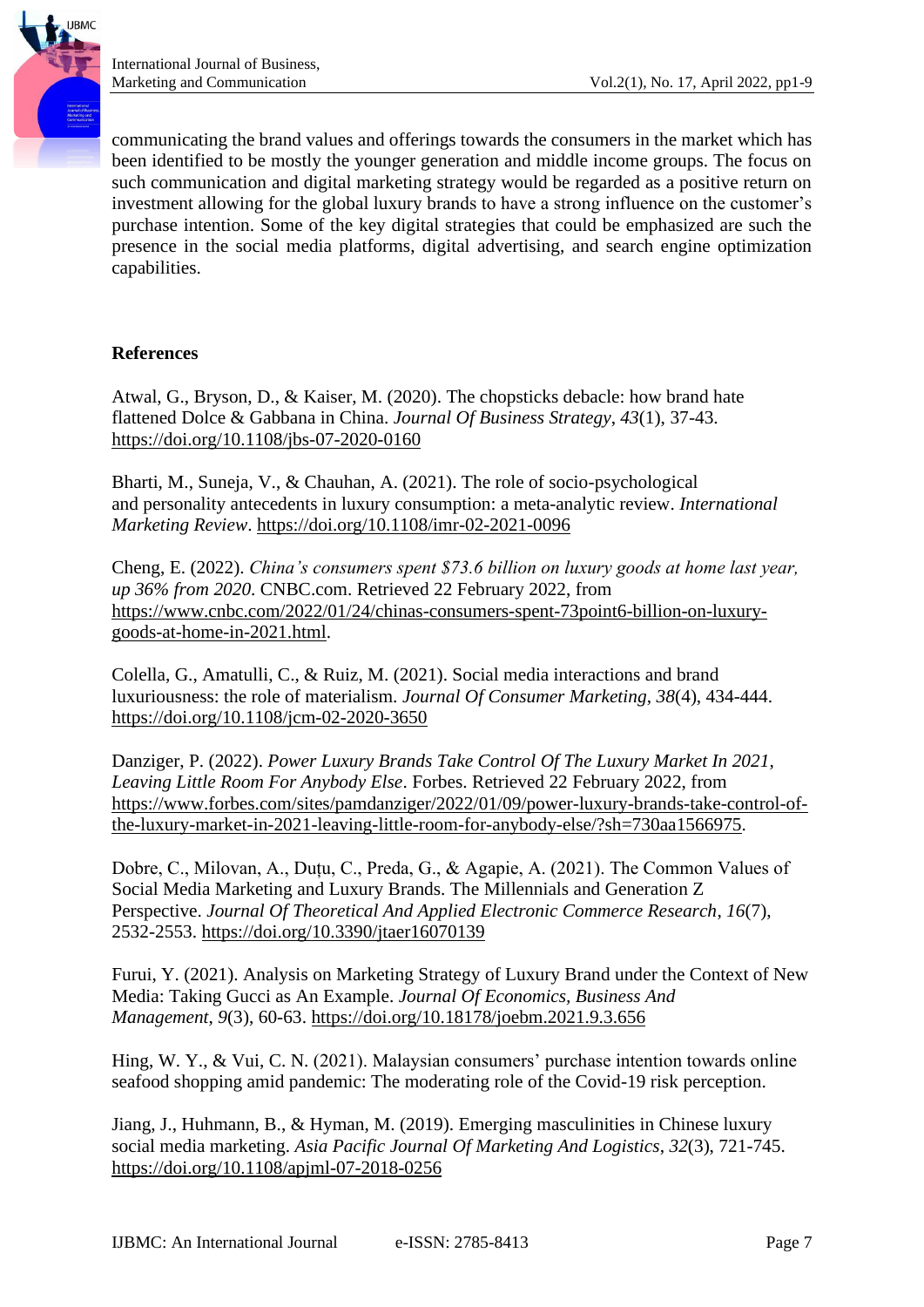Jiang, L., Cui, A., & Shan, J. (2021). Quiet versus loud luxury: the influence of overt and covert narcissism on young Chinese and US luxury consumers' preferences?. *International Marketing Review*.<https://doi.org/10.1108/imr-02-2021-0093>

Karadag, G., & Erdogmus, I. (2020). Digitization of Luxury Fashion by Building an Omnichannel Dream. *Managing Customer Experiences In An Omnichannel World: Melody Of Online And Offline Environments In The Customer Journey*, 233-256. <https://doi.org/10.1108/978-1-80043-388-520201018>

Karadag, G., & Erdogmus, I. (2020). Digitization of Luxury Fashion by Building an Omnichannel Dream. *Managing Customer Experiences In An Omnichannel World: Melody Of Online And Offline Environments In The Customer Journey*, 233-256. <https://doi.org/10.1108/978-1-80043-388-520201018>

Kowalczyk, C., & Mitchell, N. (2021). Understanding the antecedents to luxury brand consumer behavior. *Journal Of Product & Brand Management*, *ahead-of-print*(ahead-ofprint).<https://doi.org/10.1108/jpbm-09-2020-3126>

Lu, C., Sang, Z., Song, K., Kikuchi, K., & Machida, I. (2022). The impact of culture on millennials' attitudes towards luxury brands: evidence from Tokyo and Shanghai. *Asia Pacific Journal Of Marketing And Logistics*.<https://doi.org/10.1108/apjml-07-2021-0468>

Mo, T. (2020). "Income vs. education" revisited – the roles of "family face" and gender in Chinese consumers' luxury consumption. *Asia Pacific Journal Of Marketing And Logistics*, *33*(4), 1052-1070.<https://doi.org/10.1108/apjml-12-2019-0733>

Ponzini, A. (2020). Educating the new Chinese middle-class youth: the role of quality education on ideas of class and status. *The Journal Of Chinese Sociology*, *7*(1). <https://doi.org/10.1186/s40711-019-0113-1>

Rao, Q., & Ko, E. (2021). Impulsive purchasing and luxury brand loyalty in WeChat Mini Program. *Asia Pacific Journal Of Marketing And Logistics*, *33*(10), 2054-2071. <https://doi.org/10.1108/apjml-08-2020-0621>

Rascouet, A. (2022). *LVMH Surges as Shoppers Snapping Up Couture Lift Sales to Record*. Bloomberg.com. Retrieved 22 February 2022, from [https://www.bloomberg.com/news/articles/2022-01-27/lvmh-posts-record-sales-as-shoppers](https://www.bloomberg.com/news/articles/2022-01-27/lvmh-posts-record-sales-as-shoppers-snap-up-couture-cognac)[snap-up-couture-cognac.](https://www.bloomberg.com/news/articles/2022-01-27/lvmh-posts-record-sales-as-shoppers-snap-up-couture-cognac)

Shin, H., Eastman, J., & Li, Y. (2021). Is it love or just like? Generation Z's brand relationship with luxury. *Journal Of Product & Brand Management*, *ahead-of-print*(aheadof-print).<https://doi.org/10.1108/jpbm-08-2020-3049>

Sun, Y., Wang, R., Cao, D., & Lee, R. (2021). Who are social media influencers for luxury fashion consumption of the Chinese Gen Z? Categorisation and empirical examination. *Journal Of Fashion Marketing And Management: An International Journal*, *ahead-of-print*(ahead-of-print).<https://doi.org/10.1108/jfmm-07-2020-0132>